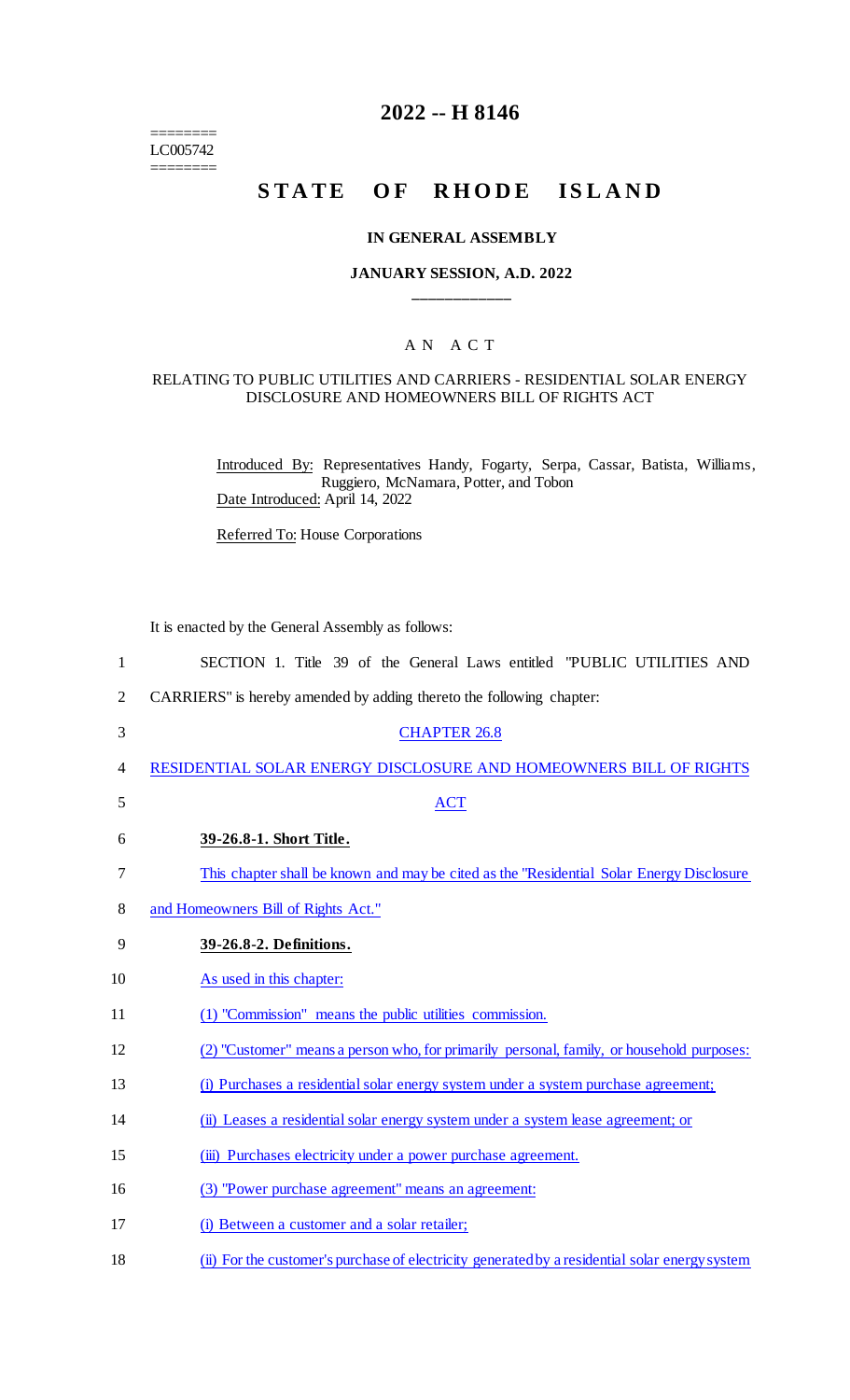| $\mathbf{1}$   | owned by the solar retailer; and                                                                  |
|----------------|---------------------------------------------------------------------------------------------------|
| $\overline{2}$ | (iii) That provides for the customer to make payments over a term of at least five (5) years.     |
| 3              | (4) "Residential solar energy system" means:                                                      |
| 4              | (i) A solar energy system that:                                                                   |
| 5              | (A) Is installed in the state;                                                                    |
| 6              | (B) Generates electricity primarily for on-site consumption for personal, family, or              |
| 7              | household purposes;                                                                               |
| 8              | (C) Is situated on no more than four (4) units of residential real property;                      |
| 9              | (D) Has an electricity delivery capacity that exceeds one kilowatt; and                           |
| 10             | (E) Does not include a generator that:                                                            |
| 11             | (I) Produces electricity; and                                                                     |
| 12             | (II) Is intended for occasional use.                                                              |
| 13             | (5) "Solar agreement" means a system purchase agreement, a system lease agreement, or a           |
| 14             | power purchase agreement.                                                                         |
| 15             | (6) "Solar energy system" means a system or configuration of solar energy devices that            |
| 16             | collects and uses solar energy to generate electricity.                                           |
| 17             | (7) "Solar retailer" means a person who:                                                          |
| 18             | (i) Sells or proposes to sell a residential solar energy system to a customer under a system      |
| 19             | purchase agreement;                                                                               |
| 20             | (ii) Owns the residential solar energy system that is the subject of a system lease agreement     |
| 21             | or proposed system lease agreement; or                                                            |
| 22             | (iii) Sells or proposes to sell electricity to a customer under a power purchase agreement.       |
| 23             | (8) "System lease agreement" means an agreement:                                                  |
| 24             | (i) Under which a customer leases a residential solar energy system from a solar retailer;        |
| 25             | and                                                                                               |
| 26             | (ii) That provides for the customer to make payments over a term of at least five (5) years       |
| 27             | for the lease of the residential solar energy system.                                             |
| 28             | (9) "System purchase agreement" means an agreement under which a customer purchases               |
| 29             | a residential solar energy system from a solar retailer.                                          |
| 30             | 39-26.8-3. Applicability of chapter.                                                              |
| 31             | (a) This chapter applies to each solar agreement entered into on or after September 1, 2022,      |
| 32             | including a solar agreement that accompanies the transfer of ownership or lease of real property. |
| 33             | (b) This chapter does not apply to:                                                               |
| 34             | (i) The transfer of title or rental of real property on which a residential solar energy system   |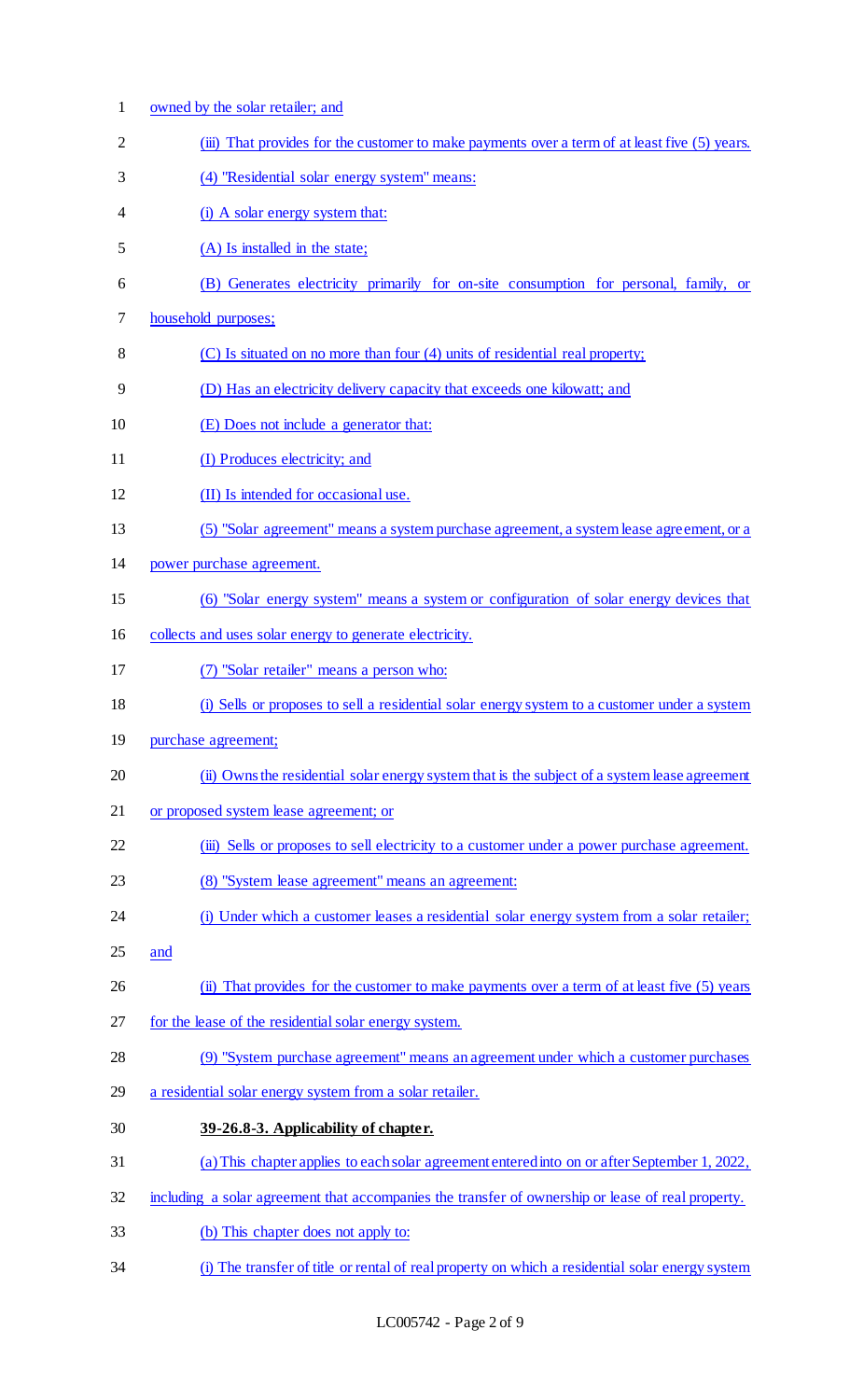| $\mathbf{1}$   | is or is expected to be located, if the presence of the residential solar energy system is incidental to  |
|----------------|-----------------------------------------------------------------------------------------------------------|
| $\overline{2}$ | the transfer of title or rental;                                                                          |
| 3              | (ii) A lender, governmental entity, or other third party that enters into an agreement with a             |
| 4              | customer to finance a residential solar energy system but is not a party to a system purchase             |
| 5              | agreement, power purchase agreement, or lease agreement;                                                  |
| 6              | (iii) A sale or lease of, or the purchase of electricity from, a solar energy system that is not          |
| 7              | a residential solar energy system; or                                                                     |
| 8              | (iv) The lease of a residential solar energy system or the purchase of power from a                       |
| 9              | residential solar energy system under an agreement providing for payments over a term of less than        |
| 10             | five $(5)$ years.                                                                                         |
| 11             | 39-26.8-4. Disclosure statement required.                                                                 |
| 12             | (a) Before entering a solar agreement, a solar retailer shall provide to a potential customer             |
| 13             | a separate, written disclosure statement.                                                                 |
| 14             | (b) The requirement under subsection (a) of this section may be satisfied by the electronic               |
| 15             | delivery of a disclosure statement to the potential customer. An electronic document under                |
| 16             | subsection (a) of this section satisfies the font-size standard under subsection $(c)(1)$ of this section |
| 17             | if the required disclosures are displayed in a clear and conspicuous manner.                              |
| 18             | (c) A disclosure statement under subsection (a) of this section shall:                                    |
| 19             | $(1)$ Be in at least twelve $(12)$ point font;                                                            |
| 20             | (2) Contain:                                                                                              |
| 21             | (i) The name, address, telephone number, and any email address of the potential customer;                 |
| 22             | (ii) The name, address, telephone number, and email address of the solar retailer; and                    |
| 23             | (iii)(A) The name, address, telephone number, email address, and state contractor license                 |
| 24             | number of the person who is expected to install the system that is the subject of the solar agreement;    |
| 25             | and                                                                                                       |
| 26             | (B) If the solar retailer selected the person who is expected to provide operations or                    |
| 27             | maintenance support to the potential customer or introduced that person to the potential customer,        |
| 28             | the name, address, telephone number, email address, and state contractor license of the operations        |
| 29             | or maintenance support person; and                                                                        |
| 30             | (3) Include applicable information and disclosures as provided in $\S$ § 39-28.6-5, 39-28.6-6,            |
| 31             | 39-28.6-7 and 39-28.6-8.                                                                                  |
| 32             | 39-26.8-5. Contents of disclosure statement for any solar agreement.                                      |
| 33             | (a) If a solar retailer is proposing to enter any solar agreement with a potential customer,              |
|                |                                                                                                           |

34 the disclosure statement shall include: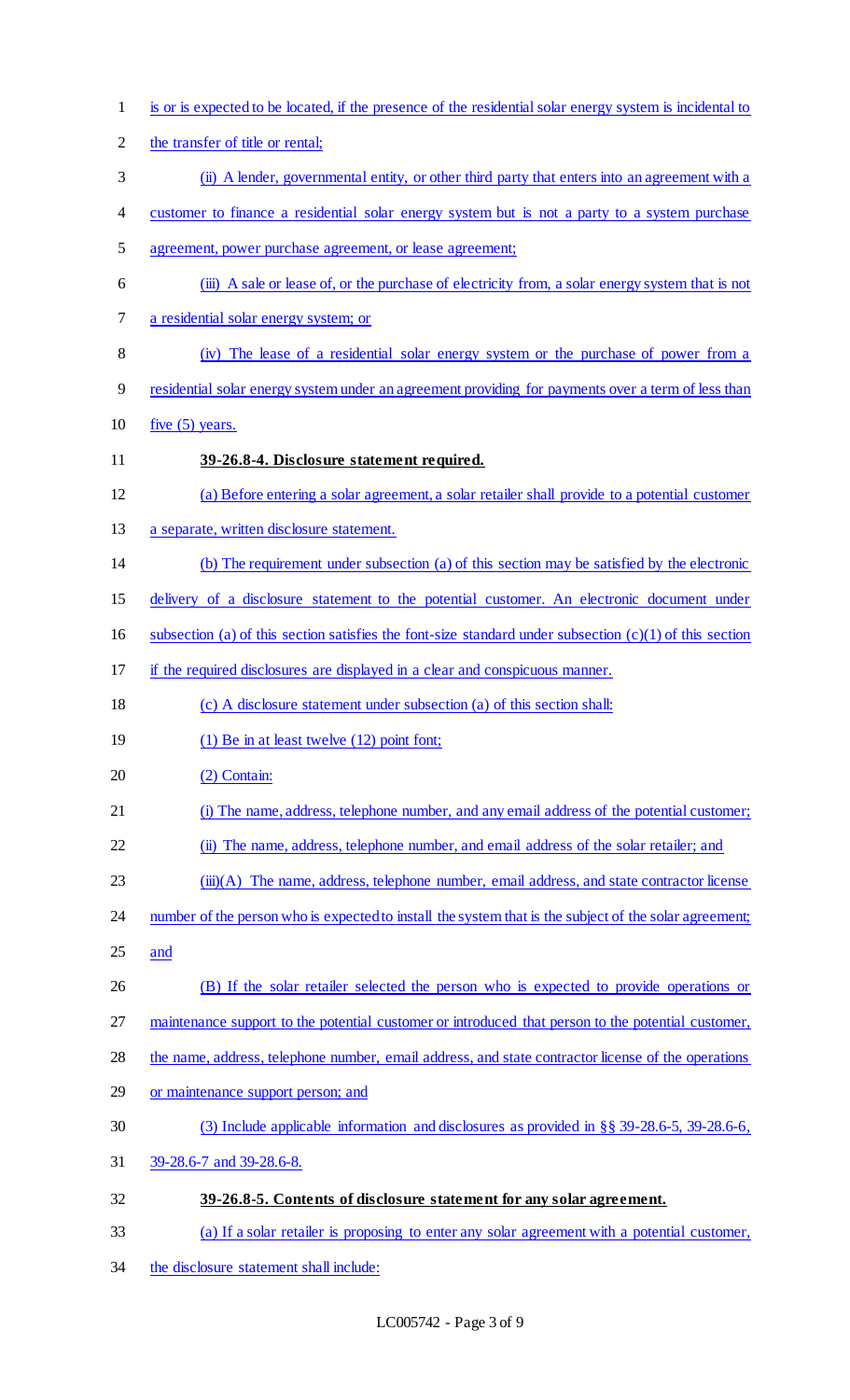(1) A statement indicating that operations or maintenance services are not included as part 2 of the solar agreement, if those services are not included as part of the solar agreement; (2) If the solar retailer provides any written estimate of the savings the potential customer is projected to realize from the system based on similar installations that have the same geographic orientation in similar climates: (i) The estimated projected savings over the life of the solar agreement; and (ii) At the discretion of the solar retailer, the estimated projected savings over any longer period not to exceed the anticipated useful life of the system; (3) Any material assumptions used to calculate estimated projected savings and the source of those assumptions, including: (i) If an annual electricity rate increase is assumed, the rate of the increase and the solar retailer's basis for the assumption of the rate increase; (ii) The potential customer's eligibility for or receipt of tax credits or other governmental or utility incentives; 15 (iii) System production data, including production degradation; 16 (iv) The system's eligibility for interconnection under any net metering or similar program; (v) Electrical usage and the system's designed offset of the electrical usage; (vi) Historical utility costs paid by the potential customer; (vii) Any rate escalation affecting a payment between the potential customer and the solar 20 retailer; 21 (viii) The costs associated with replacing equipment making up part of the system or, if 22 those costs are not assumed, a statement indicating that those costs are not assumed; (ix) Two (2) separate statements in capital letters in close proximity to any written estimate 24 of projected savings, with substantially the following form and content: (A) "THIS IS AN ESTIMATE. UTILITY RATES MAY GO UP OR DOWN AND 26 ACTUAL SAVINGS, IF ANY, MAY VARY. HISTORICAL DATA ARE NOT NECESSARILY REPRESENTATIVE OF FUTURE RESULTS. FOR FURTHER INFORMATION REGARDING RATES, CONTACT YOUR LOCAL UTILITY OR THE STATE PUBLIC UTILITY COMMISSION"; and (B) "TAX AND OTHER FEDERAL, STATE, AND LOCAL INCENTIVES VARY AS TO REFUNDABILITY AND ARE SUBJECT TO CHANGE OR TERMINATION BY LEGISLATIVE OR REGULATORY ACTION, WHICH MAY IMPACT SAVINGS ESTIMATES. CONSULT A TAX PROFESSIONAL FOR MORE INFORMATION." (x) A notice with substantially the following form and content: "Legislative or regulatory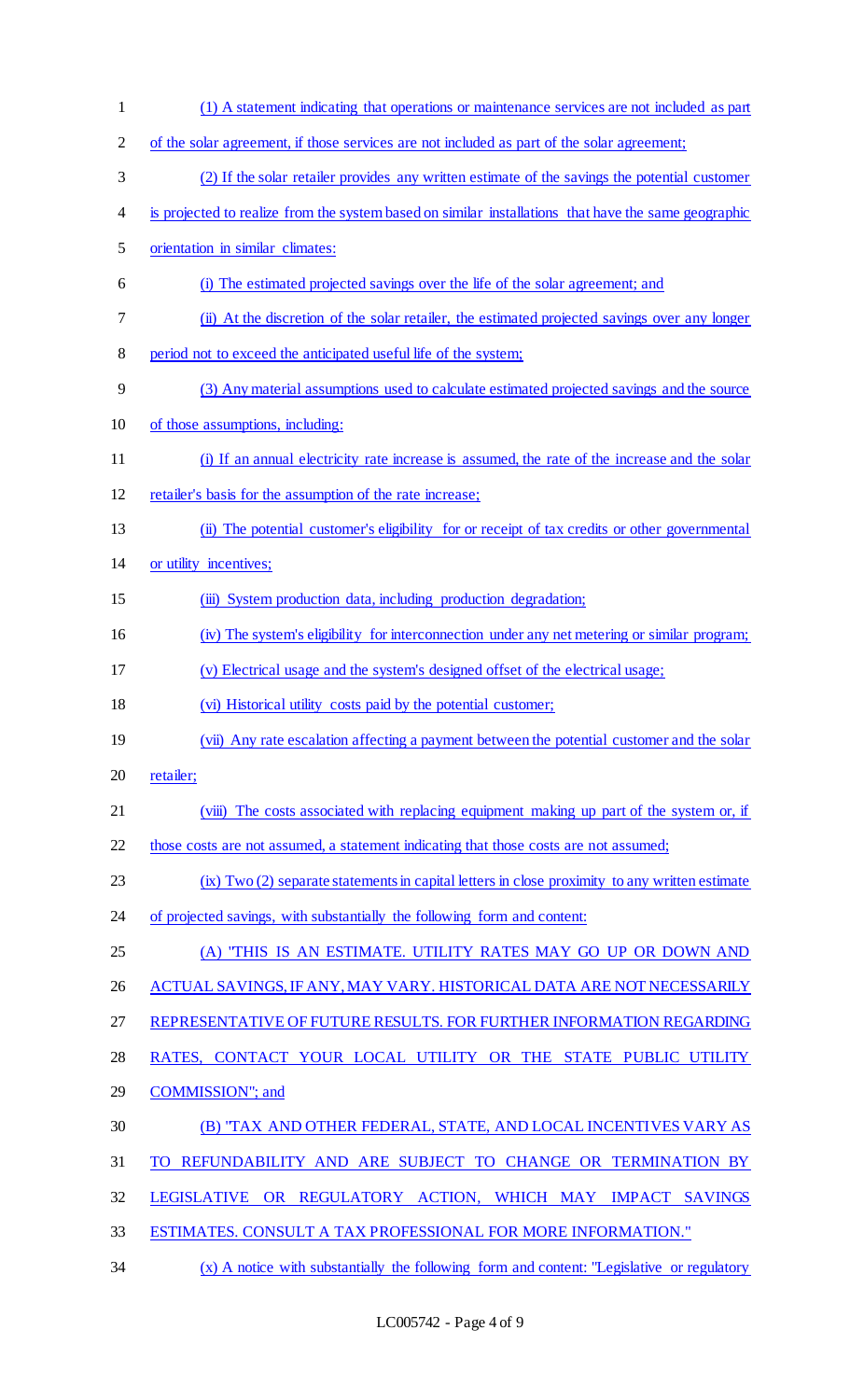action may affect or eliminate your ability to sell or get credit for any excess power generated by 2 the system, and may affect the price or value of that power."; (xi) A notice advising the customer that the customer has the right to cancel or rescind a 4 solar agreement within a ninety (90) day period prior to installation; (xii) A statement describing the system and indicating the system design assumptions, including the make and model of the solar panels and inverters, system size, positioning of the panels on the customer's property, estimated first-year energy production, and estimated annual energy production degradation, including the overall percentage degradation over the term of the solar agreement or, at the solar retailer's option, over the estimated useful life of the system; (xiii) A description of any warranty, representation, or guarantee of energy production of 11 the system; (xiv) The approximate start and completion dates for the installation of the system; (xv) A statement indicating whether any warranty or maintenance obligations related to the system may be transferred by the solar retailer to a third party and, if so, a statement with substantially the following form and content: "The maintenance and repair obligations under your contract may be assigned or transferred without your consent to a third party who will be bound to all the terms of the contract. If a transfer occurs, you will be notified of any change to the address, 18 email address, or phone number to use for questions or payments or to request system maintenance 19 <u>or repair."</u>; (xvi) If the solar retailer will not obtain customer approval to connect the system to the customer's utility, a statement to that effect and a description of what the customer must do to 22 interconnect the system to the utility; (xvii) A description of any roof penetration warranty or other warranty that the solar retailer provides the customer or a statement, in bold capital letters, that the solar retailer does not provide 25 any warranty; 26 (xviii) A statement indicating whether the solar retailer will make a fixture filing or other notice in the city or town real property records covering the system, including a Notice of Independently-Owned Solar Energy System, and any fees or other costs associated with the filing 29 that may be charged to the customer; (xix) A statement in capital letters with substantially the following form and content: "NO EMPLOYEE OR REPRESENTATIVE OF [name of solar retailer] IS AUTHORIZED TO MAKE ANY PROMISE TO YOU THAT IS NOT CONTAINED IN THIS DISCLOSURE STATEMENT CONCERNING COST SAVINGS, TAX BENEFITS, OR GOVERNMENT OR UTILITY INCENTIVES. YOU SHOULD NOT RELY UPON ANY PROMISE OR ESTIMATE THAT IS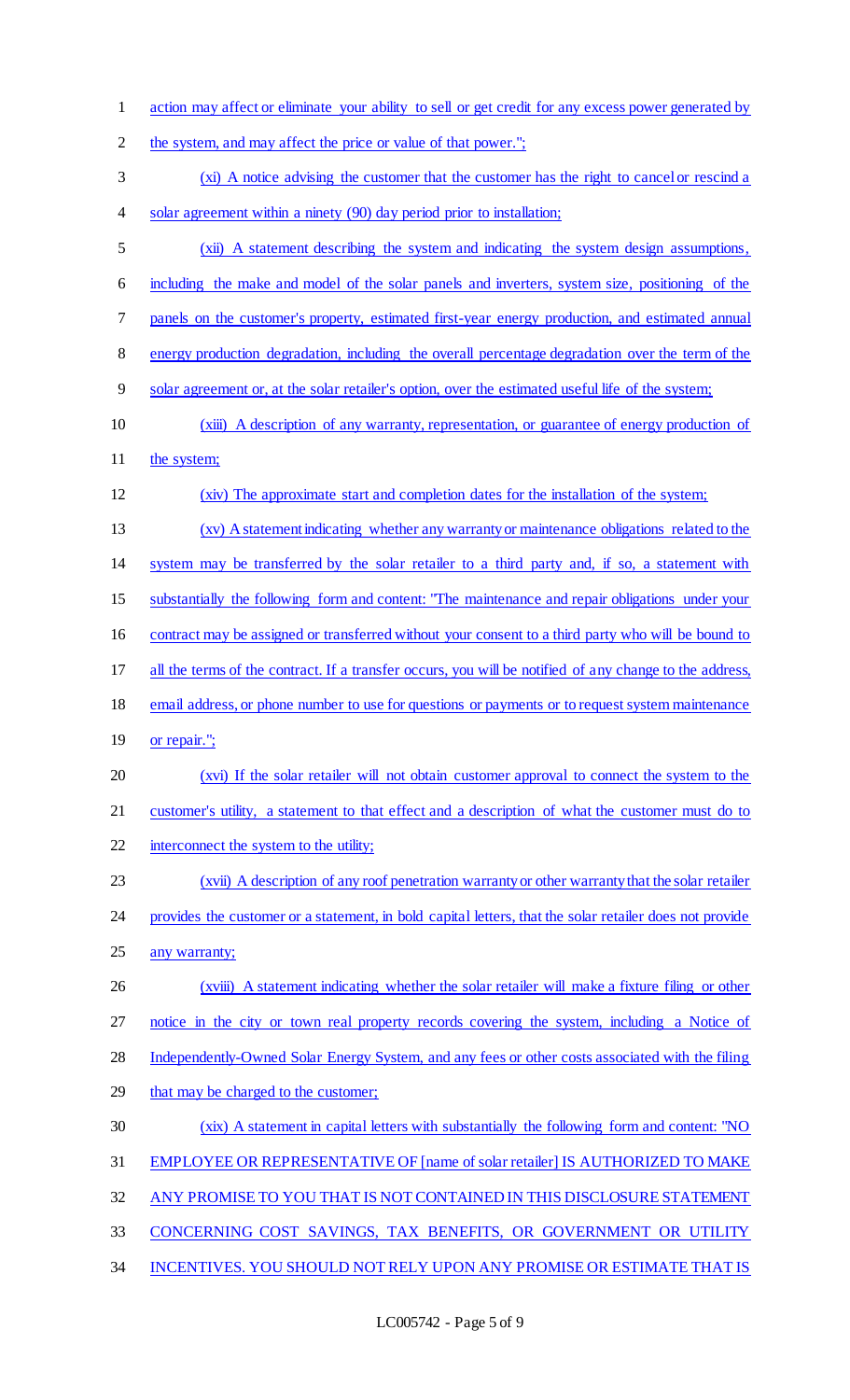# NOT INCLUDED IN THIS DISCLOSURE STATEMENT."; (xx) A statement in capital letters with substantially the following form and content: "[name of solar retailer] IS NOT AFFILIATED WITH ANY UTILITY COMPANY OR GOVERNMENT AGENCY. NO EMPLOYEE OR REPRESENTATIVE OF [name of solar retailer] IS AUTHORIZED TO CLAIM AFFILIATION WITH A UTILITY COMPANY OR GOVERNMENT AGENCY."; (xxi) A statement that if the customer fails to make installment payments, the solar retailer 8 may place liens for payment on their residence effective only after written notice is provided to the customer; and (xxii) Any additional information, statement, or disclosure the solar retailer considers appropriate, as long as the additional information, statement, or disclosure does not have the purpose or effect of obscuring the disclosures required under this section. **39-26.8-6. Additional contents of disclosure statement for system lease agreement.** If a solar retailer is proposing to enter into a system purchase agreement with a potential customer, the disclosure statement shall include a detailed comparison of the cost of leasing the system as compared to purchasing the system. **39-26.8-7. Additional contents of disclosure statement for system purchase agreement.** 19 (a) If a solar retailer is proposing to enter a system purchase agreement with a potential customer, the disclosure statement shall include: (1) A statement with substantially the following form and content: "You are entering an agreement to purchase an energy generation system. You will own the system installed on your property. You may be entitled to federal tax credits because of the purchase. You should consult your tax advisor"; (2) The price quoted to the potential customer for a cash purchase of the system; 26 (3)(i) The schedule of required and anticipated payments from the customer to the solar 27 retailer and third parties over the term of the system purchase agreement, including application fees, up-front charges, down payment, scheduled payments under the system purchase agreement, 29 payments at the end of the term of the system purchase agreement, payments for any operations or maintenance contract offered by or through the solar retailer in connection with the system purchase agreement, and payments for replacement of system components likely to require replacement before the end of the useful life of the system as a whole; and 33 (ii) The total of all payments referred to in subsection  $(a)(3)(i)$  of this section;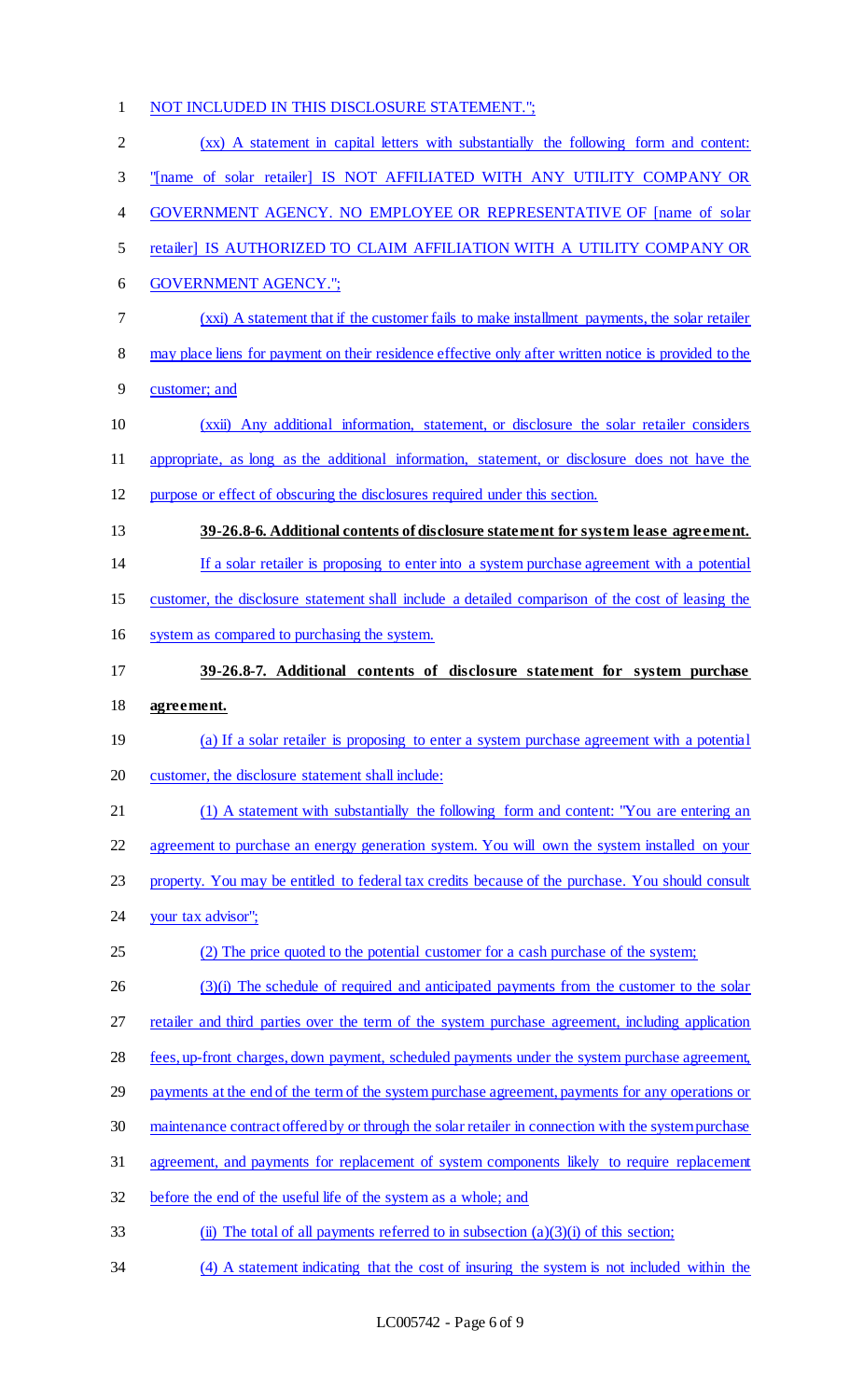- 1 schedule of payments under subsection (a)(3) of this section;
- (5) A statement, if applicable, with substantially the following form and content: "You are responsible for obtaining insurance coverage for any loss or damage to the system. You should consult an insurance professional to understand how to protect against the risk of loss or damage to the system. You should also consult your home insurer about the potential impact of installing a system". (6) Information about whether the system may be transferred to a purchaser of the home or real property where the system is located and any conditions for a transfer; and (7) A detailed comparison of the costs of purchasing as compared to leasing the system. **39-26.8-8. Additional contents of disclosure statement for power purchase agreement.**  (a) If a solar retailer is proposing to enter a power purchase agreement with a potential customer, the disclosure statement shall include: (1) A statement with substantially the following form and content: "You are entering an agreement to purchase power from an energy generation system. You will not own the system installed on your property. You will not be entitled to any federal tax credit associated with the purchase". (2) Information about whether the power purchase agreement may be transferred to a purchaser of the home or real property where the system is located and, if so, any conditions for a transfer; (3) If the solar retailer will not obtain insurance against damage or loss to the system, a statement to that effect and a description of the consequences to the customer if there is damage or loss to the system; and (4) Information about what will happen to the system at the end of the term of the power purchase agreement. **39-26.8-9. Good faith estimate allowed.**  26 If a solar retailer does not, at the time of providing a disclosure statement required have exact cost information required to be included in the disclosure statement, pursuant to this chapter, the retailer may make a good faith estimate of that information, if the solar retailer clearly indicates that the information is an estimate and provides the basis for the estimate. If the solar retailer's final cost assessment differs from previously provided estimates, the retailer shall provide a new and complete disclosure statement. **39-26.8-10. Commission enforcement authority -- Administrative fine.** (a) Subject to subsection (b) of this section, the commission may enforce the provisions of
- this chapter by: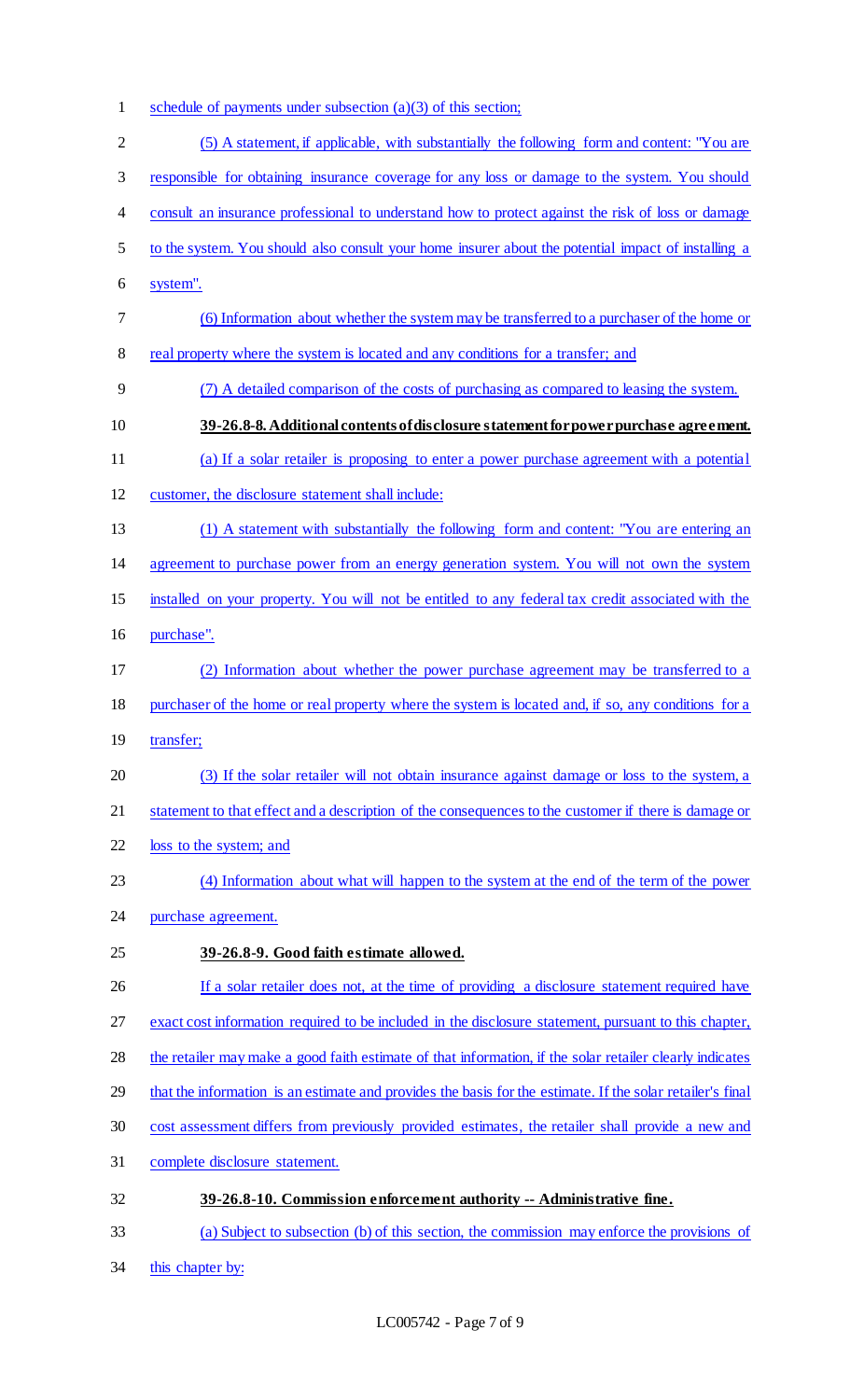- (1) Conducting an investigation into an alleged violation of this chapter; (2) Issuing a cease and desist order against a further violation of this chapter; and (3) Imposing an administrative fine of no more than two thousand five hundred dollars (\$2,500) per solar agreement on a solar retailer that: (i) Materially fails to comply with the disclosure requirements of this chapter; or (ii) Violates any other provision of this chapter, if the commission finds that the violation is a willful or intentional attempt to mislead or deceive a customer. (b) The commission may not commence any enforcement action under this section more than four (4) years after the date of execution of the solar agreement with respect to which a violation is alleged to have occurred. (c) The commission shall distribute an administrative fine collected under subsection (a)(3) of this section to a customer adversely affected by the solar retailer's failure or violation resulting in a fine under subsection (a)(3) of this section, after the commission has conducted an administrative proceeding resulting in a determination of the appropriateness and amount of any distribution to a customer. (d) Nothing in this chapter may be construed to affect a remedy a customer has independent of this chapter; or the commission's ability or authority to enforce any other law or regulation. **39-26.8-11. Rules and regulations.** 19 The commission may promulgate such rules and regulations as are necessary and proper to carry out the provisions of this chapter.
- SECTION 2. This act shall take effect upon passage and shall apply to solar agreements
- entered into on or after September 1, 2022.

======== LC005742 ========